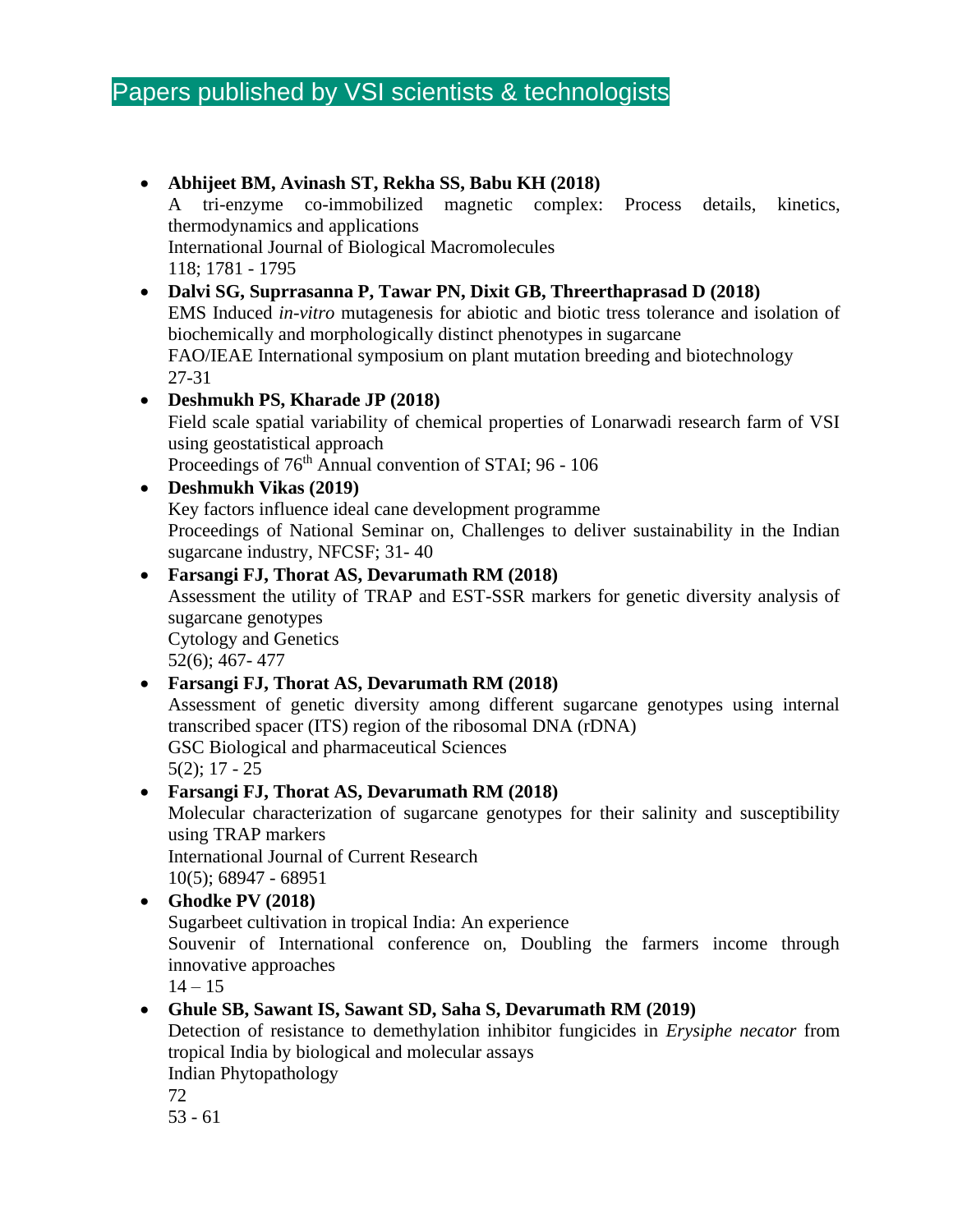### • **Ghule SB, Sawant IS, Sawant SD, Saha S, Devarumath RM (2018)**

Detection of G143A mutation in *Erysiphe necator* and its implications for powdery mildew management in grapes Indian J. Horticulture 75(3) 434 - 439

### • **Hapase RS, Repale JM (2018)**

A high yield, high sugared **sugarcane variety for Maharashtra State** Proceedings of 76<sup>th</sup> Annual Convention of STAI 56 - 63

### • **Muley AB, Ladole MR, Suprasanna P, Dalvi SG (2019)**

Intensification of biological properties of chitosan by γ-irradiation International Journal of Biological Macromolecules 435 - 444

#### • **Muley AB, Shingote PR, Patil AP, Dalvi SG, Suprasanna P (2019)**

Gamma radiation degradation of chitosan for application in growth promotion and induction of stress tolerance in potato (*Solanum tuberosum* L.) Carbohydrate Polymers 210

289 - 30

## • **Nalavade VM, Babu KH (2018)**

Leaf disc assay an important tool for early assessment of abiotic stress tolerance in transgenic sugarcane

Multilogic in Science

8(27)

212 - 214

### • **Nerkar GA, Thorat AS, Sheelavantmath SS, Babu KH, Devarumath RM (2018)**

Genetic Transformation of Sugarcane and Field Performance of Transgenic Sugarcane *In*: Biotechnologies of Crop Improvement Vol. 2: Transgenic Approach. Satbir Singh Gosal and Shabir Hussain Wani (Eds.)

Springer International publishing UK

207 - 226

### • **Pawar BH, Yadav JH, Hapase RS (2018)**

Evaluation of genotypes / varieties for resistance to smut disease under artificial disease condition

Proceedings of 76<sup>th</sup> Annual Convention of STAI 107 - 111

• **Shinde PP (2018)**

Fertigation in sugarcane as per crop growth stages Proceedings of 76<sup>th</sup> Annual Convention of STAI 129 - 138

### • **Thorat AS, Sonone NA, Devarumath RM, Babu KH (2018)**

Plant regeneration from direct and indirect organogenesis and assessment of genetic fidelity in Saccharum officinarum L. using DNA-based markers Bioscience Biotechnology Research Communications

11(1)

 $60 - 69$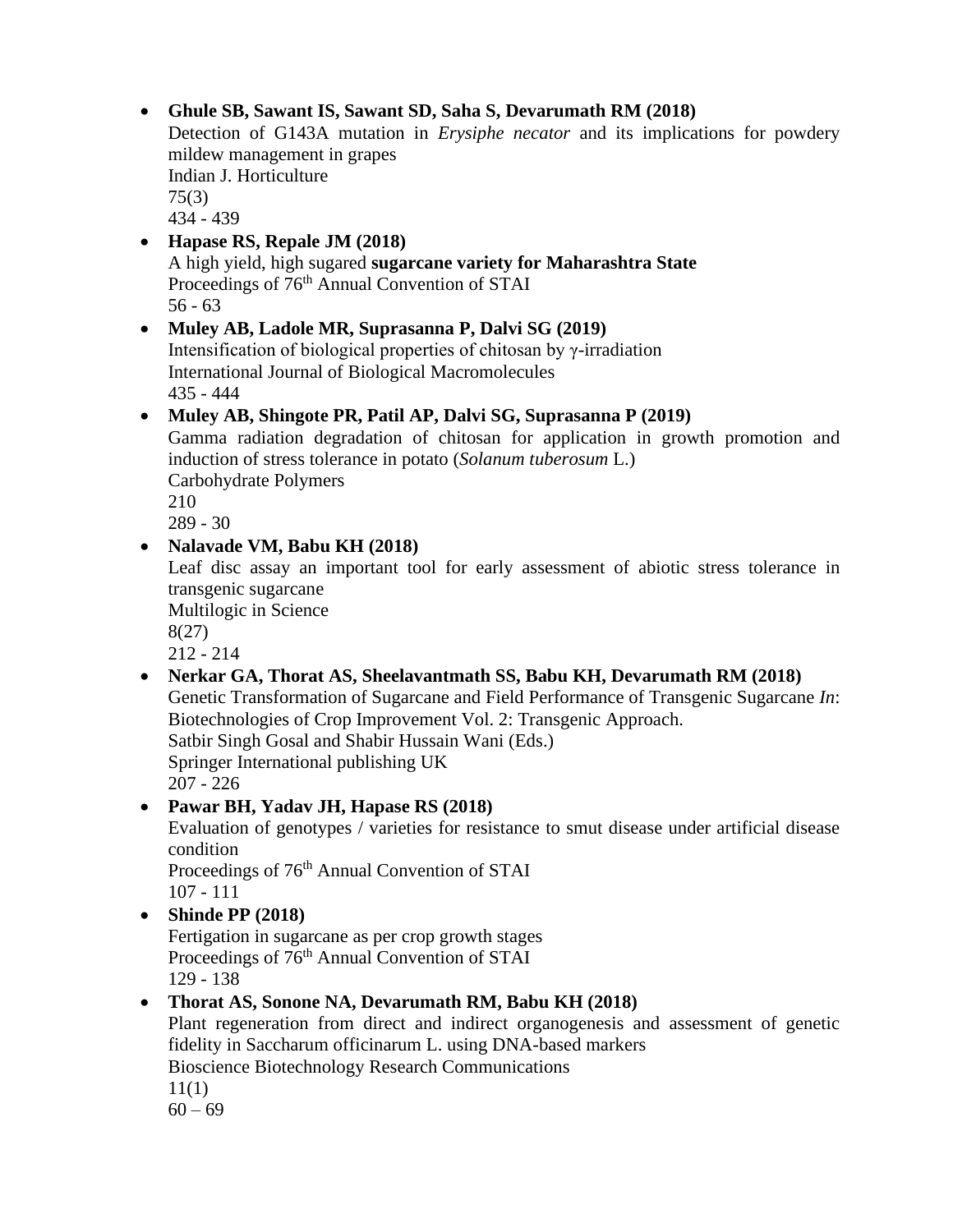### • **Dani RV (2018)**

Advancement in sugar processing technology in India Proceedings of Annual convention of NISSTA 38 - 43

#### • **Dani RV, Bhosale RN, Simanchal Panda (2018)**

Advantages of B-double curing to control final molasses purity Proceedings of 48<sup>th</sup> Annual Convention of SISSTA 317 - 322

- **Dani RV, Sidanale VP, Patil RR, Dalvi LS (2018)** Reduction in emission of  $SO<sub>2</sub>$  from sugar mills Proceedings of 76<sup>th</sup> Annual Convention of STAI 362 - 378
- **Sapkal DB, Jadhav SN, Gursal MD, Dani RV (2018)** High pressure hydro-jet cleaning of juice heaters and evaporators tubes-a case study of SMSMP SSK Ltd. Akluj, Dist- Solapur Proceedings of  $48<sup>th</sup>$  Annual Convention of SISSTA 238 - 245
- **Sidanale VP, Girgel MA, Chitnis PJ, Patil Prakash (2018)** Improvement in clear juice quality and trials of sugar production by single sulphitation process Proceedings of 48<sup>th</sup> Annual Convention of SISSTA

305 - 314

- **Simanchal Panda, Patil RR, Dani RV (2018)** Eco-friendly cleaning system for cane sugar process house by avoiding chemical use Proceedings of 76<sup>th</sup> Annual Convention of STAI 324 - 334
- **Chandgude RA, Patil PG, Sastry SS, Bhosale RN (2018)** Low speed milling technology in sugar industry Proceedings of  $48<sup>th</sup>$  Annual Convention of SISSTA 199 - 211
- **Patil PG, Chandgude RA, Sidanale VP (2018)** Energy efficient motors with VFD for continuous centrifugals Proceedings of 48<sup>th</sup> Annual Convention of SISSTA 259 - 263

# • **Hingane Hemlata, Waman Mohan (2018)**

Seasonal variations in fine particulate (PM 2.5) concentration in urban and rural environments in Pune, India

Journal of Applicable Chemistry

7 (5)

1351 - 1357

# • **Patil VP, Patil SS (2019)**

Anaerobically digested spentwash degradation by application of MW assisted  $O_3$  and  $H<sub>2</sub>O<sub>2</sub>$  process

International Journal of Research in Advent Technology

7 (2)

872 – 876